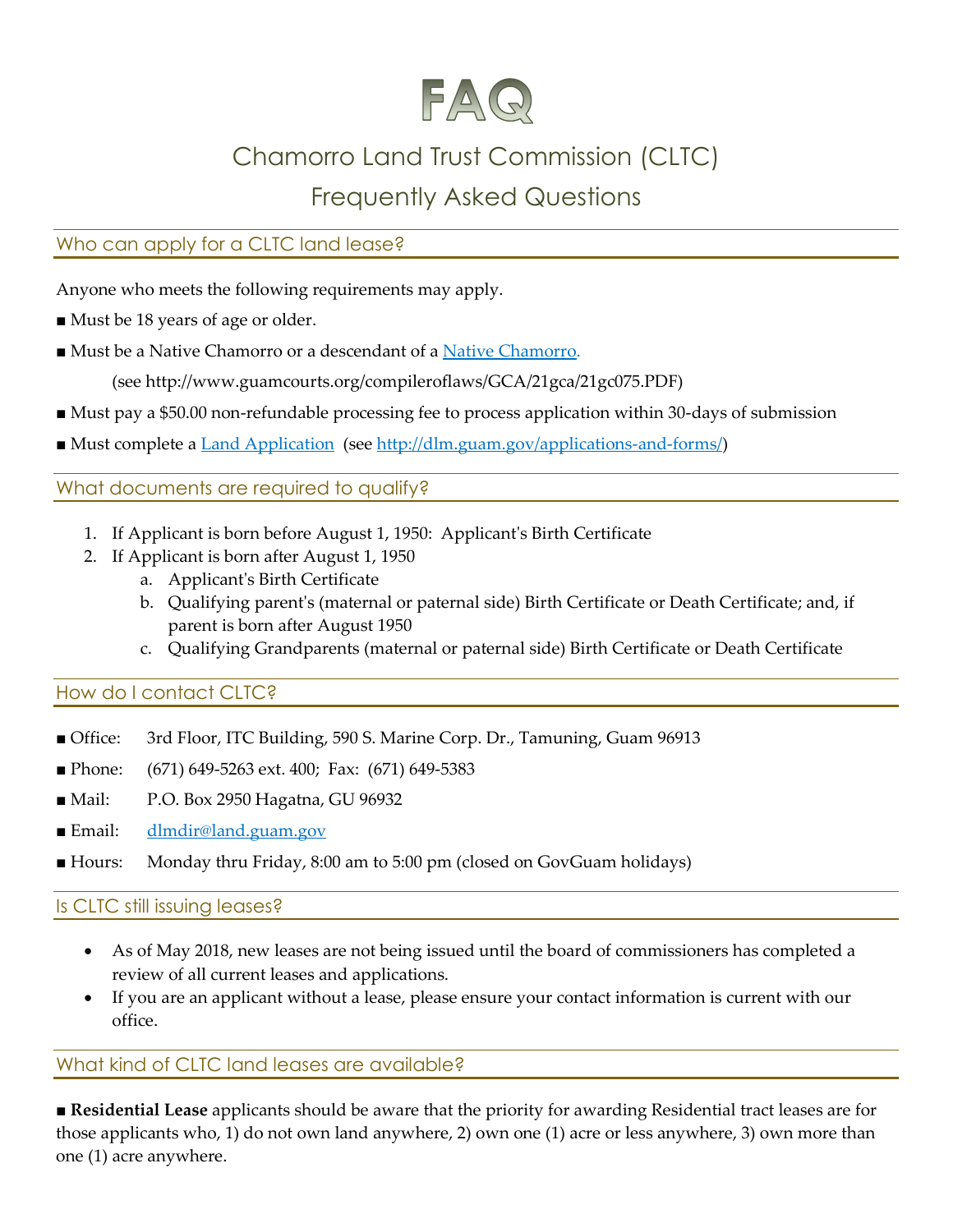

Lessee shall occupy and commence to use the tract as his home within one year after the lease is made. Lot size shall not be less than 10,000 square feet with public sewer connection available nor less than one-half acre with no public sewer connection available, but will not be more that one (1) acre; or the lot size for a residential tract lease shall be specified by zoning, subdivision, environmental, or administrative policies, but cannot exceed one (1) acre.

Lot size shall not be less than 10,000 square feet with public sewer connection available nor less than one-half acre with no public sewer connection available, but will not be more that one (1) acre; or the lot size for a residential tract lease shall be specified by zoning, subdivision, environmental, or administrative policies, but cannot exceed one (1) acre.

■ **Agricultural Lease**: Lessee shall occupy and commence to use the tract to cultivate as his/her farm, within one year after the lease is made.

The lessee shall plant and maintain a certain number of trees for each of the first four years of signing the lease. Trees must be of an approved type and planted in approved locations. Please be aware of this responsibility after you have been awarded an agricultural use lease.

Only one residence is permitted on an agricultural use lease tract. There are specific requirements and approval of the Commission is needed prior to construction of the residence. If applicant plans to build a residence on an agricultural use lease, please contact CLTC first.

#### How do I make payments to CLTC?

- Payments may be made at CLTC only.
- Make checks payable to "Treasurer of Guam"
- You may also send payments to: CLTC, PO Box 2950, Hagatna, GU 96932.
	- Your receipt will be mailed to you.

#### How do I designate or change my beneficiary?

- You may designate or change your beneficiary at any time. Submit your notarized Beneficiary Designation form to the CLTC office along with the qualifying documents of the beneficiary. Your request will be submitted to the CLTC board of commissioners for their review and approval.
	- Click here for the form if you are a **LESSEE**.
	- Click here for the form if you are an **APPLICANT**.

#### How do I change my contact information?

- Visit the CLTC office or download the [Application Request/Change Form](http://dlm.guam.gov/wp-dlm-content/uploads/2018/01/2018Jan16_Client_Change_Form_1_v2.pdf) and mail or email the completed form (see [http://dlm.guam.gov/applications-and-forms/\)](http://dlm.guam.gov/applications-and-forms/)
- It is important to keep your contact information updated each time you change your mailing address, phone number, or email address.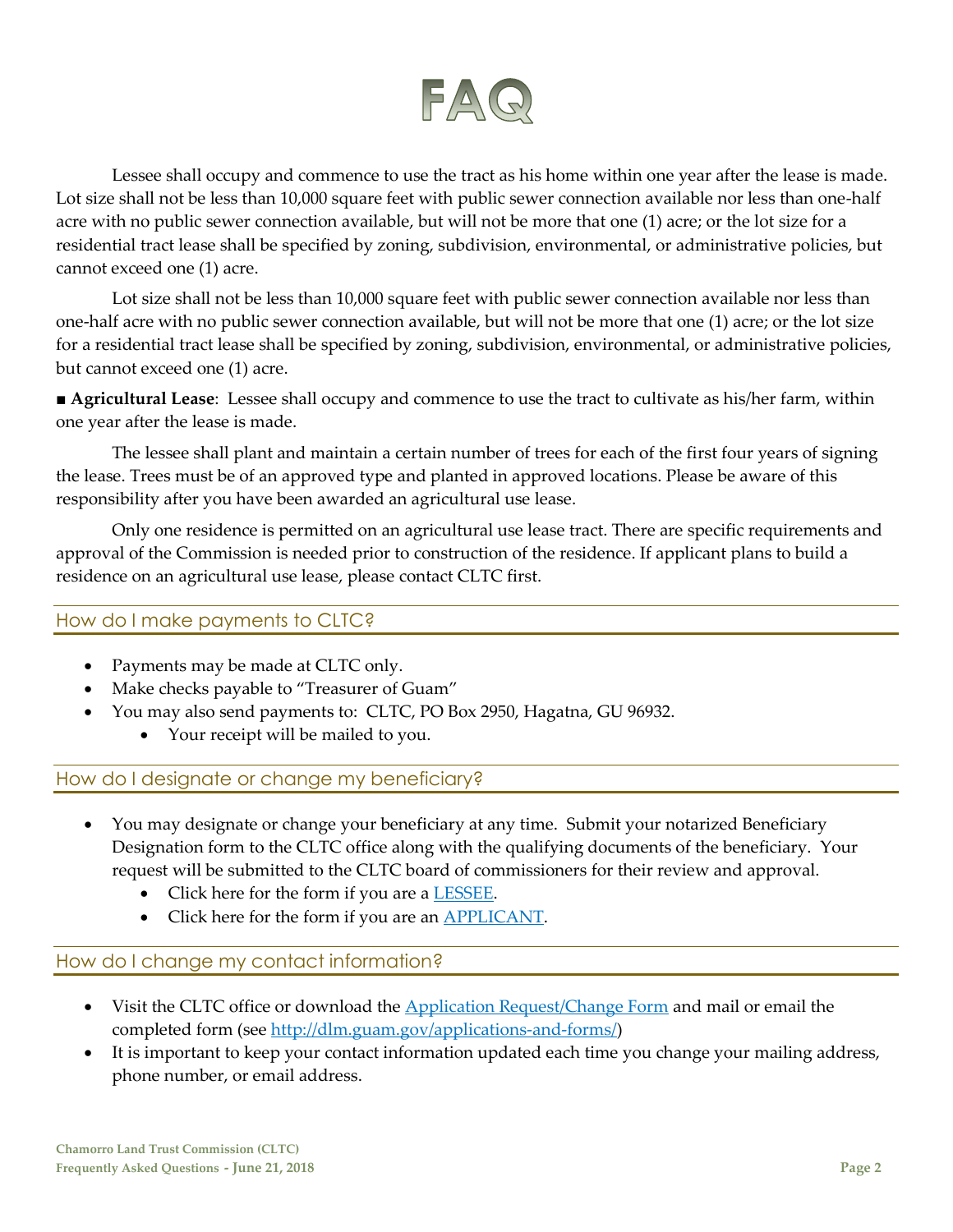

What law and rules govern CLTC residential and agricultural leases?

The law governing CLTC is [Title 21, Guam Code Annotated, Chapter 75.](http://www.guamcourts.org/compileroflaws/GCA/21gca/21gc075.PDF)

The rules and regulations for residential and agricultural leases is **Public Law 23-38**.

Can I request for clearing and grading permit?

No, not at this time.

I am a "bypassed" applicant. What is the status of my application.

The processing of applications is currently on hold until the completion of the review of all current leases and applications. However, we ask you to please update your contact information with our [office.](#page-0-0)

My lease was prepared and ready for signature. May I still come in and sign it?

No, the processing of any new leases is currently on hold, until the completion of the review of all current leases.

I am an Applicant who switched my date and time with another applicant and it was approved. What is my status?

Your application is currently under review and further details will be directly communicated with you when a decision is made. Please contact [CLTC](#page-0-0) to update your contact information to include phone numbers, email address, and mailing address.

I applied in December 2, 1995, and have not been contacted for processing. What is the status of my application?

Your application is currently under review and further details will be directly communicated with you when a decision is made. Please contact [CLTC](#page-0-0) to update your contact information to include phone numbers, email address, and mailing address.

I am a CLTC Lessee, what is the status of my lease?

All residential and agricultural leases are being reviewed to determine whether the lease was approved by the Commission and counter signed, as required by [Public Law 23-38,](http://guamlegislature.com/Public_Laws_23rd/P.L.%2023-38%20(SB%20317%20(LS))pdf.pdf) Section 3.1.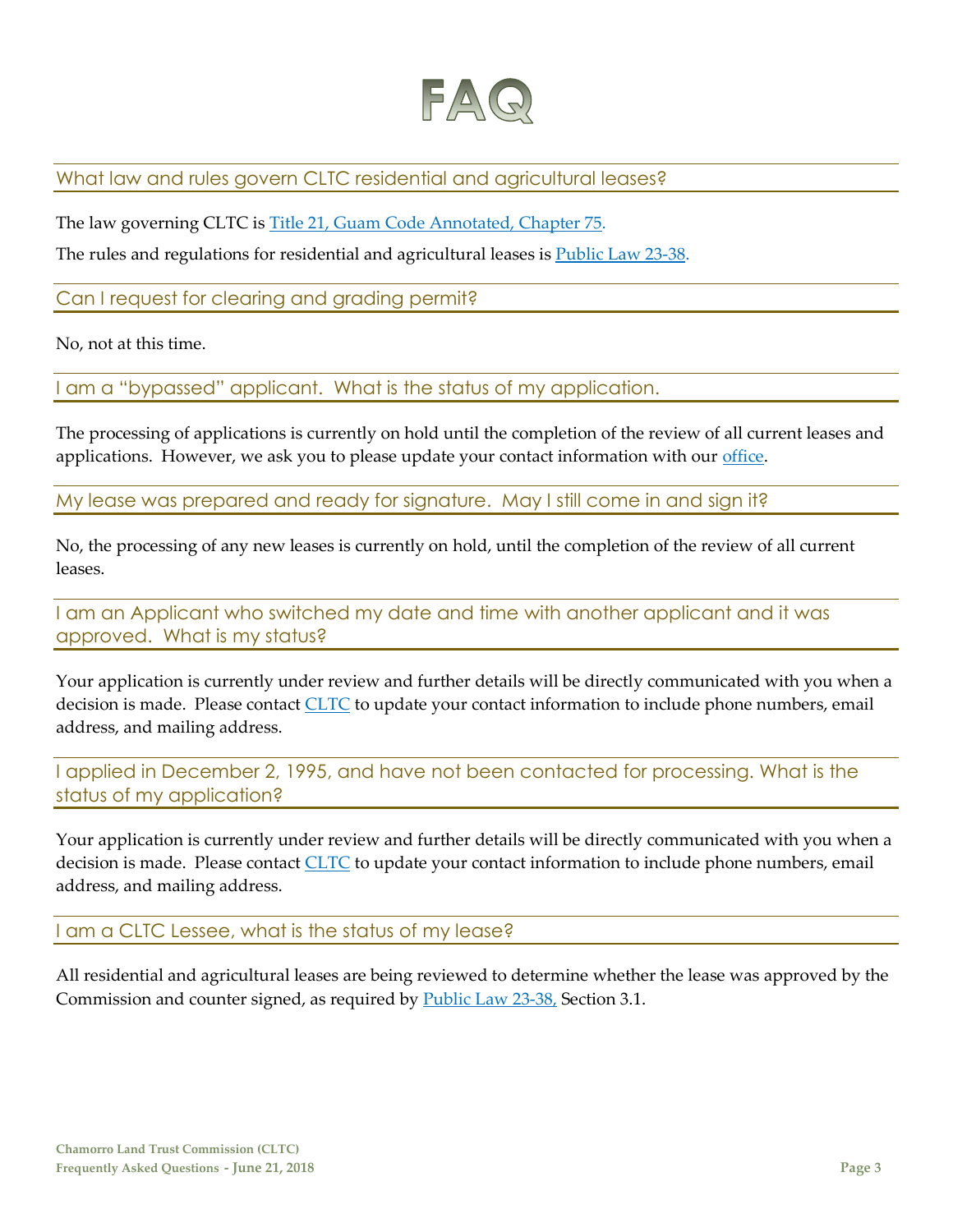

#### Can I obtain a utility authorization for my leased land?

Utility authorizations will only be issued to those who have or had utilities in the past. A copy of current or disconnected utility bill should be presented to CLTC office.

#### Can I renew my Survey Authorization?

Survey authorizations are currently on HOLD until the review of all Residential and Agricultural Leases are completed.

I was issued a lease and a survey authorization. Should I move forward with the surveying of my leased land?

Since all matters are still in review, we recommend you contact CLTC to speak with a Land Agent to address your specific lease.

I am a Lessee who switched my date and time and a lease was issued. What is the status of my lease?

All residential and agricultural leases are being reviewed to determine whether the lease was approved by the Commission and counter signed, as required by **Public Law 23-38**, Section 3.1.

I have an Addendum to my Lease that was prepared and is ready for signature. Should I still come in and sign?

Since all matters are still in review, we recommend you contact CLTC to speak with a Land Agent to address your specific lease.

The Commission approved my Loan Guarantee to build my home. Do I still move forward with the process?

Since all matters are still in review, we recommend you contact CLTC to speak with a Land Agent to address your specific lease.

Who is responsible for paying the taxes on my lease?

[Title 21, Guam Code Annotated, Chapter 75,](http://www.guamcourts.org/compileroflaws/GCA/21gca/21gc075.PDF) Section 75112(i)(1) states:

Taxes on Chamorro Land Trust Land. The holder of any lease or license for the occupation or beneficial use of Chamorro Homelands shall be subject to all applicable taxes on the lessee's or licensee's interest in the land and on any improvements to any land so leased or licensed. Taxes assessed shall be collected by the Department of Revenue and Taxation, which shall maintain a separate record for all such taxes collected.